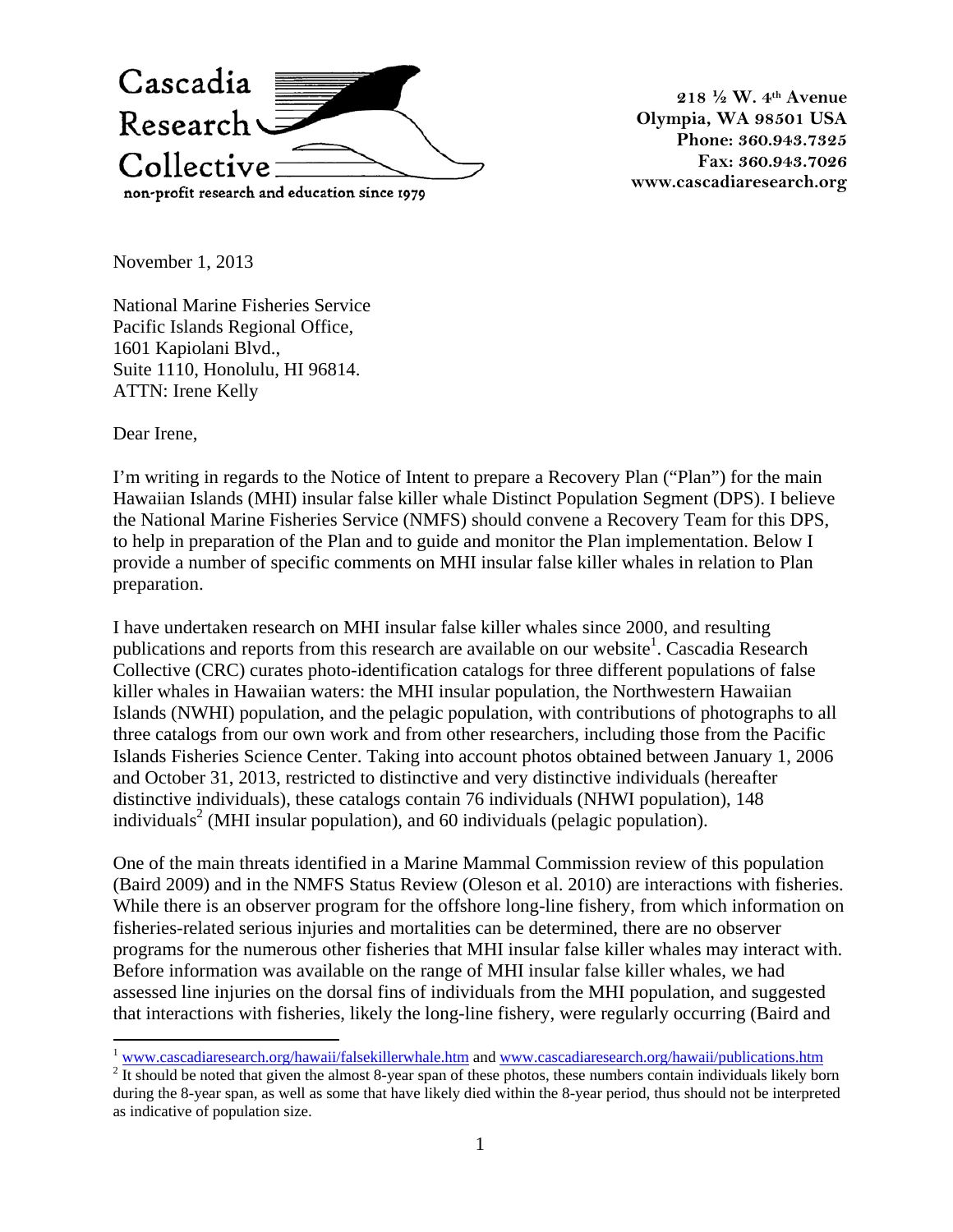Gorgone 2005). Using a much larger sample size, we have now re-examined the proportion of individuals in the MHI insular population with fisheries-related line injuries and dorsal fin disfigurements, and have similarly calculated such rates for the NWHI population and the pelagic population. Restricting analyses to the catalog sizes of distinctive individuals, the proportion of individuals from the MHI insular population with fisheries-related dorsal fin injuries (6.76%) is more than four times higher than for the pelagic population (1.67%), and more than five times higher than for the NWHI population  $(1.32\%)$ .

Baird and Gorgone (2005) discuss these types of line injuries on the leading edge of the dorsal fin, and note that such injuries would likely have involved an animal hooked and struggling against a line, as observed in the long-line fishery. Hook ingestion is generally considered a serious injury by NMFS. How often such interactions lead to death of individuals, either immediately or subsequently due to hook ingestion (see Wells et al.  $2008$ )<sup>4</sup> is unknown, but is likely a significant source of mortality for the population. Furthermore, our results suggest that fishery interactions with the MHI insular population likely occur at a greater rate than for the NWHI population, or the pelagic population. This is particularly alarming given the small size of the MHI insular population, and considering that the rate of serious injury and mortality for pelagic false killer whales is higher than their Potential Biological Removal (PBR) level. The discovery of five fishing hooks in the stomach of a MHI insular false killer whale<sup>5</sup> that stranded and died at South Point, Hawaii Island, in October 2013, provides further evidence of interactions with local, non-long-line fisheries. Of the five hooks in the stomach, two of them were circle hooks, both with wire diameters greater than 4.0 mm (i.e., the maximum diameter of hooks currently allowed in the long-line fishery)<sup>6</sup>. The other three hooks in the stomach were Jhooks, thus are not currently allowed in the long-line fishery. Based on the degree of pitting and damage to the hooks<sup>6</sup>, they were likely ingested over a period of weeks to months, rather than days, suggesting the hooks were ingested from multiple depredation events, rather than a single event. Based on the hook types, these hooks appear to have originated from several different near-shore fisheries. Combined, this evidence suggests that assessing and mitigating interactions with near-shore fisheries in Hawaiian waters should be a high priority for the Plan. Assessment of interactions should include: (1) examining mouth-line injuries on MHI insular false killer whales to determine the proportion of the population that may have non-lethal hooking related injuries, and how this varies by social cluster (see below); (2) examining the spatial overlap between local fisheries and false killer whale high use areas; (3) ensuring rapid and thorough response to any strandings of false killer whales in the main Hawaiian Islands to investigate cause of death and the potential for fishery interactions; and (4) instituting an observer program in fisheries that are most likely to interact with MHI insular false killer whales, to determine interaction rates. At the least, mitigating these interactions should involve implementation of the same types of hook and gear modifications that have been implemented in the long-line fishery to reduce serious injury and mortality of false killer whales (e.g., weak circle hooks, strong

<sup>&</sup>lt;sup>3</sup> Cascadia Research Collective unpublished data; see Baird and Gorgone 2005 for an early assessment of such injuries. For the NWHI and pelagic populations, these catalogs represent only a low proportion of the total estimated population sizes.

<sup>&</sup>lt;sup>4</sup> Wells et al. 2008. Consequences of injuries on survival and reproduction of common bottlenose dolphins (*Tursiops truncatus*) along the west coast of Florida. Marine Mammal Science 24:774-794.<br><sup>5</sup> Based on dorsal fin markings this individual was identified as HIPc162 in the CRC photo-identification catalog, an

individual from Cluster 3 of the MHI insular population, first identified off Oahu in 2003 and subsequently seen on a number of occasions with other individuals from this population.

 $6$  K. West, Hawaii Pacific University, unpublished data.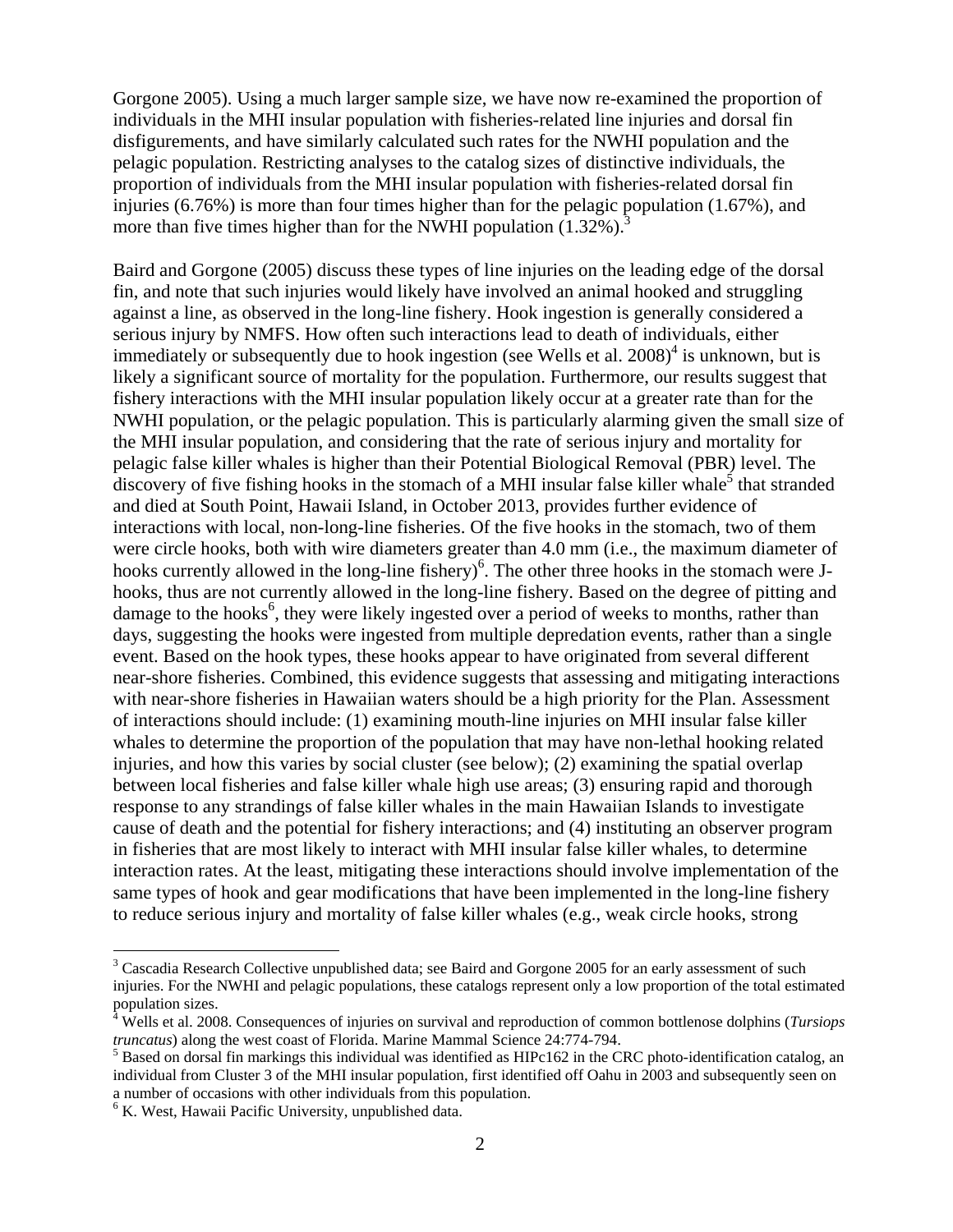terminal gear). In addition, the scope of the false killer whale Take Reduction Team (TRT) should be expanded to include those near-shore fisheries that are most likely to be involved in interactions, and the TRT membership should be expanded to include representatives from these fisheries.

There are three different social groups that have been identified from the MHI insular population, termed Cluster 1, 2 and 3 (Baird et al. 2012). We have assessed the proportion of individuals from each cluster that have fisheries-related dorsal fin injuries, and the results suggest that fisheries interactions do not occur at equal rates for the three different clusters. For Cluster 1, which contains 66 distinctive individuals, 3.0% have fisheries-related injuries, while for Cluster 2, which contains 41 distinctive individuals, 7.3% have fisheries-related injuries. For Cluster 3, which includes the individual that stranded with hooks in the stomach in October 2013, and which also contains 41 distinctive individuals, 12.2% have fisheries-related injuries on the dorsal fins. A preliminary analysis of average annual survival rates for marked individuals (i.e., non calves) for each of these three different social clusters (Baird et al. 2013a) indicates that survival is lower for individuals in Cluster 3 (0.951) and Cluster 2 (0.965) than individuals in Cluster 1 (0.973). These results demonstrate that the Plan should take into account the social organization of the population, the different high density areas for each social cluster (see Baird et al. 2012), and the likelihood that different social groups (clusters) vary in their interactions with fisheries.

For small populations, like MHI insular false killer whales, estimating abundance and examining trends is most feasible and appropriate with mark-recapture analyses of photo-identification data. High density areas for two of the three clusters of MHI insular false killer whales (Clusters 1 and 3) have been identified based on satellite tag data (Baird et al. 2012), but these areas are largely on the windward sides of the islands, where very little boat-based effort has been conducted. Encounter rates with the MHI insular population on the leeward sides of the islands are low (Baird et al. 2013b), although working conditions there are more suitable for extended encounters during which individual identification photographs can be obtained and other types of sampling (biopsy, tagging, prey sampling) can be undertaken. Assessing the status and monitoring the recovery of MHI insular false killer whales will require sufficient sample size of photo-identifications, which will require extensive survey effort on both the leeward and windward sides of the islands. Determining the best strategy for obtaining sufficient sample sizes of individual identification photographs to monitor population abundance and trends needs to be incorporated in the Plan. In addition, given the relatively high rate of fisheries-related injuries for Cluster 2 individuals, information is needed on the movements and high density areas of this social cluster, since no satellite tags have been deployed on Cluster 2 individuals (Baird et al. 2012).

Sincerely,

Robin W. Baird, Ph.D. Research Biologist rwbaird@cascadiaresearch.org